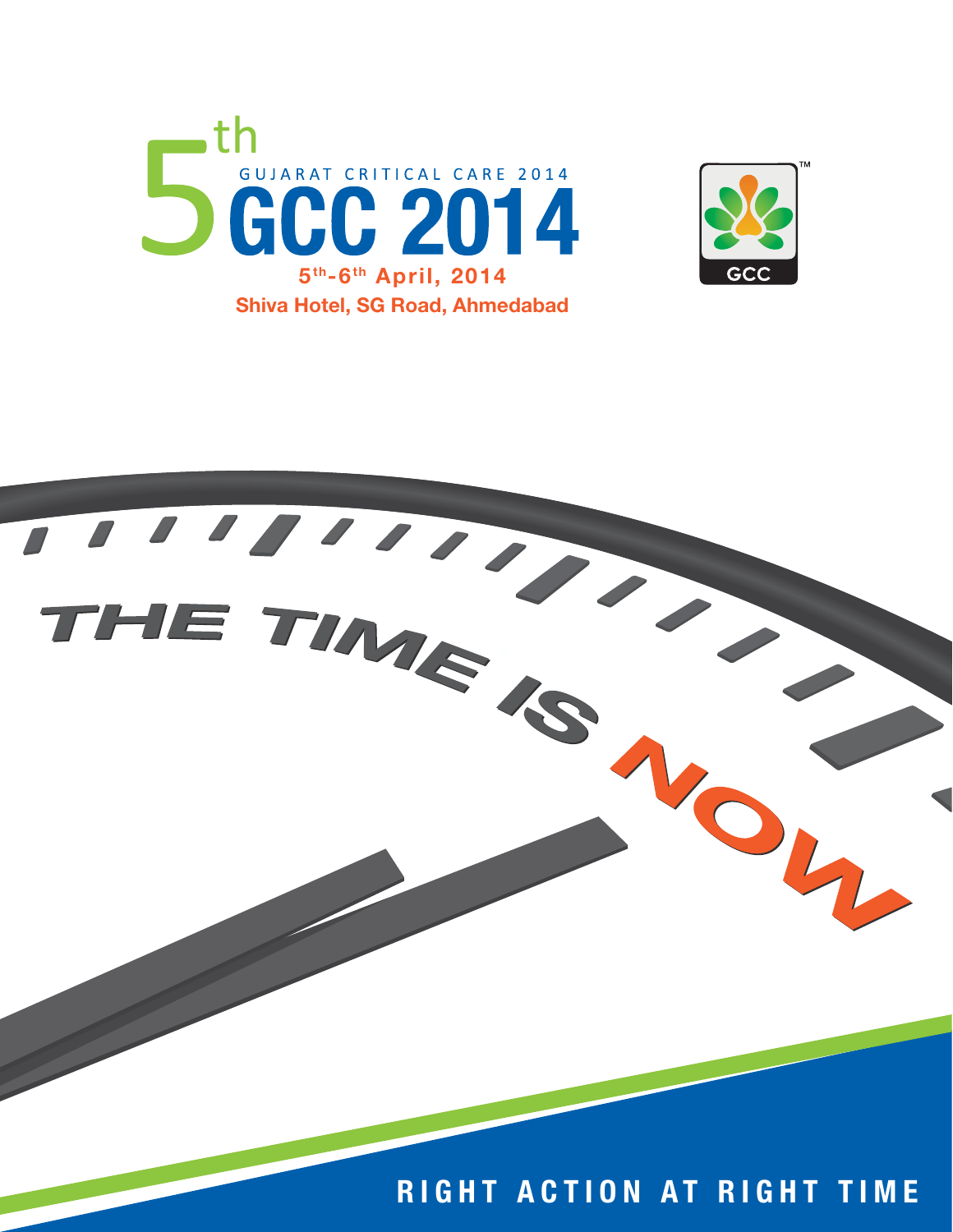

Dear Friends,

On behalf of the organizing committee of GCC 2014, I'm more than pleased to welcome you to participate in the 5th GCC-2014 on April 5th-6th, 2014 Saturday and Sunday.



GCC

GCC 2014 entering into 5th year aims to focus on the core knowledge and major advances in the ever-expanding field of Critical Care & Emergency Medicine by attracting experts on a national scale. Initiated in 2009, GCC never stops its momentum to catch the emerging advances in the field of Medicine, Emergency & ICU Care. The aim of GCC 2014 is to provide a platform for open sharing of basics, new ideas, novel therapies & latest practical guidelines in medicine & pre ICU care of acute emergencies dealt in your day to day practice.

The topics of this conference will cover cases which will be a mix of basic, advanced & complex so that every body's interest is taken care of. "Hands on sessions" have been designed keeping in mind the needs of day to day practice e.g. trauma, cardiac critical care, antibiotic stewardship etc. At the end of each session there would be a review of presented cases by way of optional questions by chair along with suggestions by chair.

GCC is committed to set new standards of learning & knowledge sharing. The idea is to improvise through exchange of experiences & aim for achieving excellence in the emerging field of EMERGENCY CARE.

As always, our endeavor is to make GCC 2014 a memorable experience for you.

Sincerely,

Rajesh Mishra Course Director Managing Trustee, Critical Care Society +91 9825013983

www.gujaratcriticalcare.com Email: gcc@gujaratcriticalcare.com

### PATIENT AND FAMILY CENTERED CARE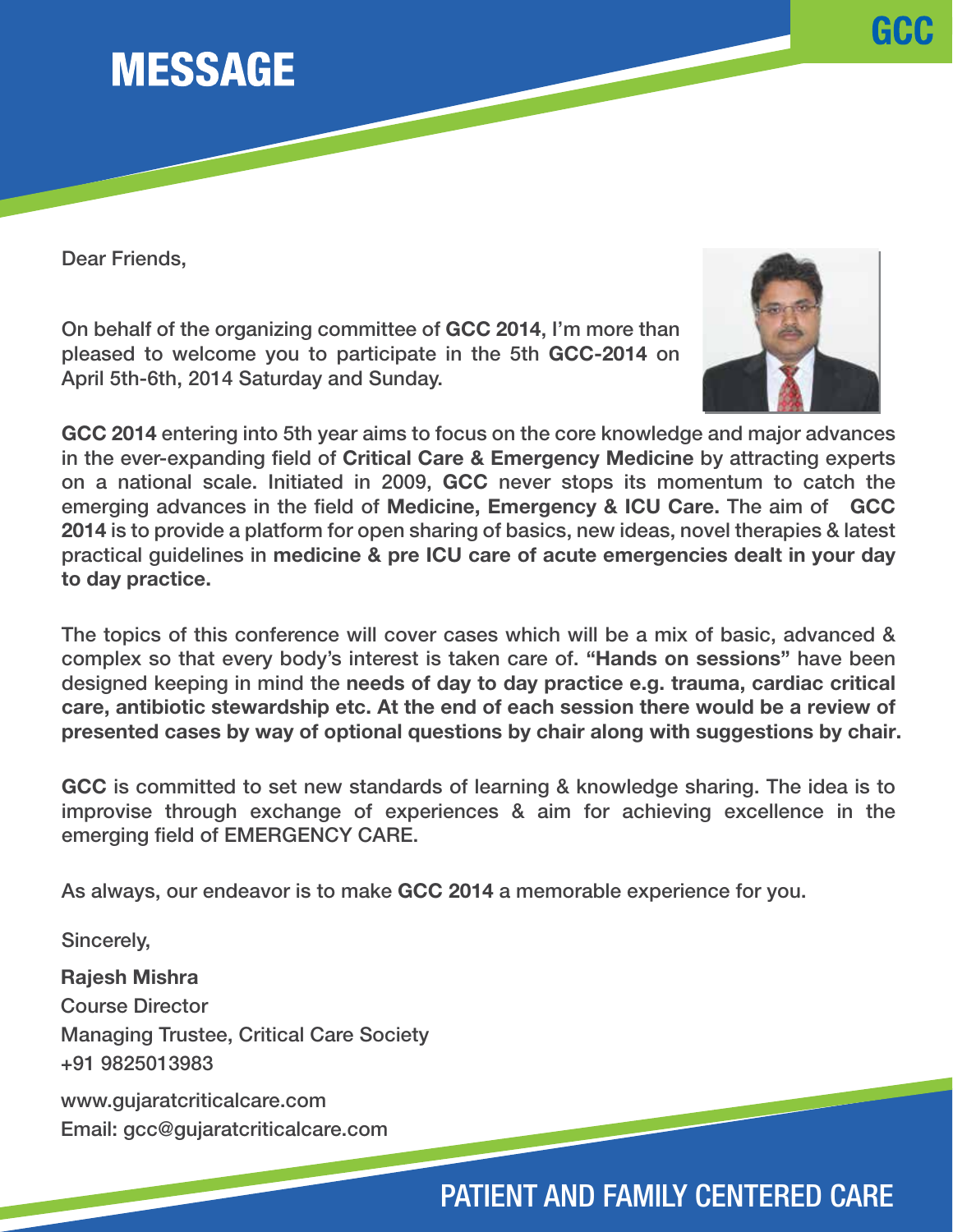# NATIONAL FACULTY

**Dr Abhinav Gupta Dr Ashit Hegde Delhi Mumbai**

2014

**Delhi** Agra

**Bengaluru Delhi** Delhi

**Mumbai** Nagpur

**Prof. N. Ganapathy Dr Narendra Rungta Chennai Jaipur**

**Dr Om Shrivastav Dr Prachee Sathe Mumbai Pune**

**Dr Pradip Bhattacharya Dr Prakash Shastri Bhopal** Delhi

**Dr. Ranvir Singh Tyagi Dr R K Singh Agra Lucknow**

**Dr Raj Sekhar Chkravorty Changes Are and Pressure Pande in Pande Hyderabad Delhi** 

Kolkata **Hyderabad** 

**Dr Sunil Karanth Dr Y P Singh** Bengaluru **Delhi Delhi** 

**Delhi Delhi**

**Dr. Nikhilesh Jain Indore** 

**Dr Deepak Govil Communist Communist Communist Communist Dr. Diptimala Agarwal** 

**Dr Hemant HR Dr Hemant Tiwari** 

**Dr Khusrav Bajan Dr. Nirmal Jaiswal** 

**Dr Sauren Panja** Dr. Sunil Pandya

**Dr Yash Javeri Dr Yatin Mehta**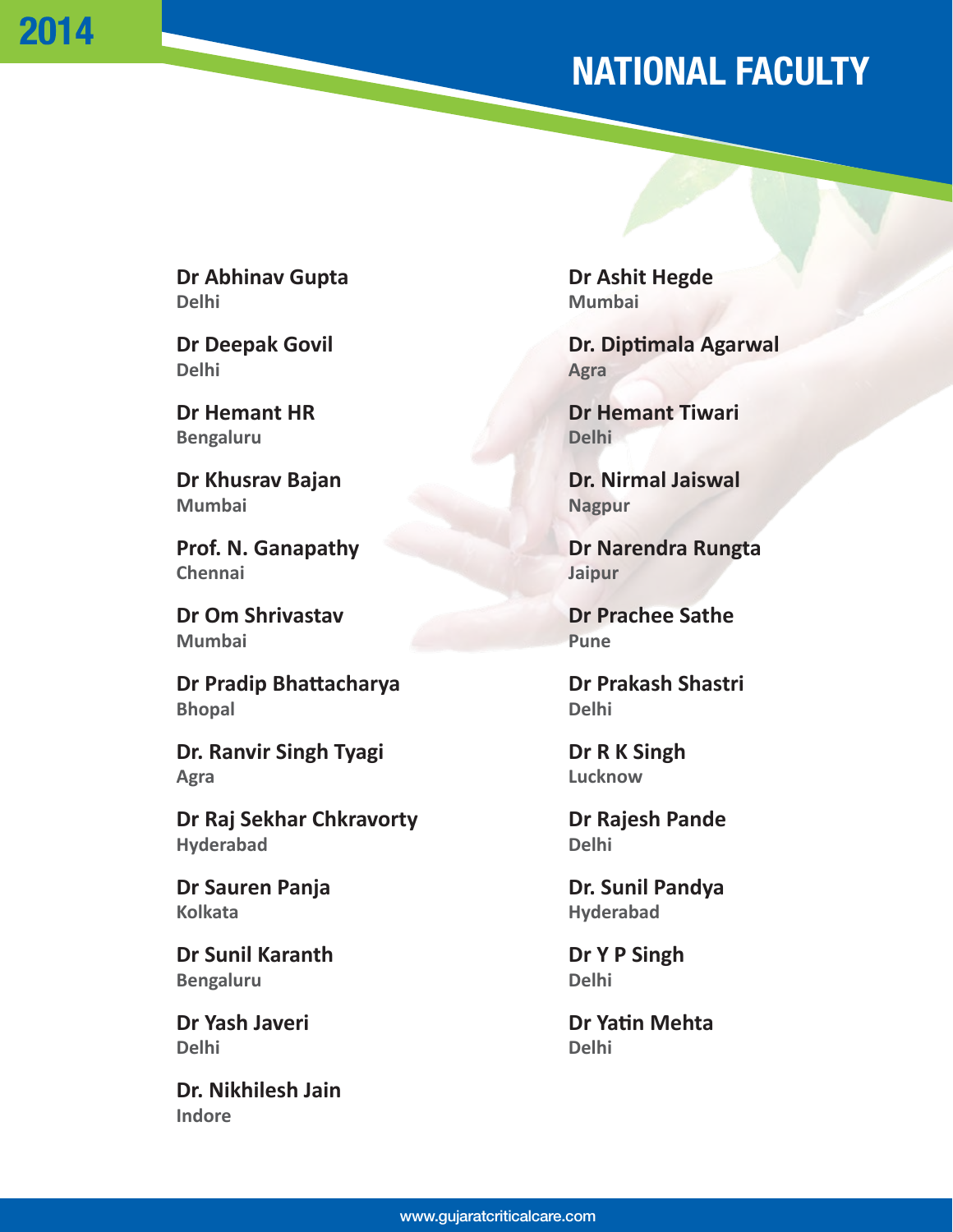#### Day 1, Saturday, April 5, 2014

| 07:00 to 08:30 | • Breakfast<br>• Saraswati Vandana<br>• Registration                                                                                                                                                                                                                                                                                                                                                                         |  |  |  |  |  |
|----------------|------------------------------------------------------------------------------------------------------------------------------------------------------------------------------------------------------------------------------------------------------------------------------------------------------------------------------------------------------------------------------------------------------------------------------|--|--|--|--|--|
| 08:30 to 09:00 | SAFE TRANSPORT KEY ISSUES FOR THE PATIENT AND DOCTORS<br>Current guideline on transporting sick patients interhospital (Trauma and Shock Patients), intrahospital for<br>radiology and OT (Patient on higher life support) - When to transfer, How to transfer and When not to transfer? -<br>Dr. Ashit Hegde                                                                                                                |  |  |  |  |  |
|                | <b>CLINICAL PHYSIOLOGY</b><br><b>OBJECTIVE:</b><br>1 - Know the clinical presentation of common problems in special population group<br>2 - Being proactive<br>3 - Subtle signs- be careful in your OPD, you may miss?<br>4 - What to do if are you not able to reach to a diagnosis?<br><b>PRESENTATIONS</b><br>1 - 09:00-09:20 - Sudden onset of hypoglycemia in controlled diabetic : Clinical relevance and management - |  |  |  |  |  |
| 09:00 to 11:00 | Dr. Bansi Saboo<br>2 - 09:25-09:45 - Sudden onset altered sensorium in elderly with no localizing signs, normal CT scan, and normal<br>TLC - How to manage this condition? - Prof. N. Ganapathy                                                                                                                                                                                                                              |  |  |  |  |  |
|                | 3 - 09:50-10:10 - Sepsis without fever and low TLC-When can this happen and How to manage this problem? -<br>Dr. Pradip Bhattacharya<br>4 - 10:15-10:35 - Ultrasound Guided approach in a breathless patient- can we get more information than X ray<br>alone? - Dr. Deepak Govil                                                                                                                                            |  |  |  |  |  |
|                | 5 - 10:40-11:00 - Breathlessness in morbid obese patient -How to approach and manage? - Dr. Hemant Tiwari                                                                                                                                                                                                                                                                                                                    |  |  |  |  |  |
| 11:00 to 11:20 | • Tea Break                                                                                                                                                                                                                                                                                                                                                                                                                  |  |  |  |  |  |
|                |                                                                                                                                                                                                                                                                                                                                                                                                                              |  |  |  |  |  |
|                | <b>COMMON MEDICATION &amp; COMMON MISTAKES = IATROGENIC COMPLICATIONS = MORE MORTALITY &amp; MORBIDITY</b><br>Objective:<br>• PK/PD Principle<br>• Drug Holiday                                                                                                                                                                                                                                                              |  |  |  |  |  |
|                | . When To Use And When Not To Use?<br>• Understanding Drug Interaction<br>. Be Cautious When Using Drug With Low Margin Of Safety!!                                                                                                                                                                                                                                                                                          |  |  |  |  |  |
|                | <b>PRESENTATIONS</b><br>1 - 11:20 - 11:40 - Drug holiday - A life saving concept in severe sepsis (in patient with DM, HT, Cardiac failure) -<br><b>Dr. Prachee Sathe</b>                                                                                                                                                                                                                                                    |  |  |  |  |  |
| 11:20 to 13:40 | 2 - 11:45 - 12:05 - Drug with low margin of safety (DIG, LI, Theophylline and Antiepileptics) When to use, How to                                                                                                                                                                                                                                                                                                            |  |  |  |  |  |
|                | monitor and When to stop? - Dr. Sunil Pandya<br>3 - 12:10 - 12:30 - Diuretics in ACHF and AKI - Current recommendations, benefit & harm: When can we do without                                                                                                                                                                                                                                                              |  |  |  |  |  |
|                | diuretics?-Dr. Sunil Karanth<br>4 - 12:35 - 12:55 - Pain Management - How do I select adequate analgesic in my practice? (OPD,ER And ICU) -                                                                                                                                                                                                                                                                                  |  |  |  |  |  |
|                | Dr. R K Singh<br>5 - 13:00 - 13:20 - Current recommendation to select appropriate antibiotic in community acquired infection<br>(CAP, UTI, Skin and Soft Tissue, Age) - Keeping in mind the issue of emerging MDR infection -<br>Dr. Sauren Panja                                                                                                                                                                            |  |  |  |  |  |
|                | 6 - 13:20 - 13:40 - Soda bicarbonate, albumin, mannitol and hypertonic saline- Commonaly misused drugs -<br>Current recommendations, When to use and How to use? - Dr. Nirmal Jaiswal                                                                                                                                                                                                                                        |  |  |  |  |  |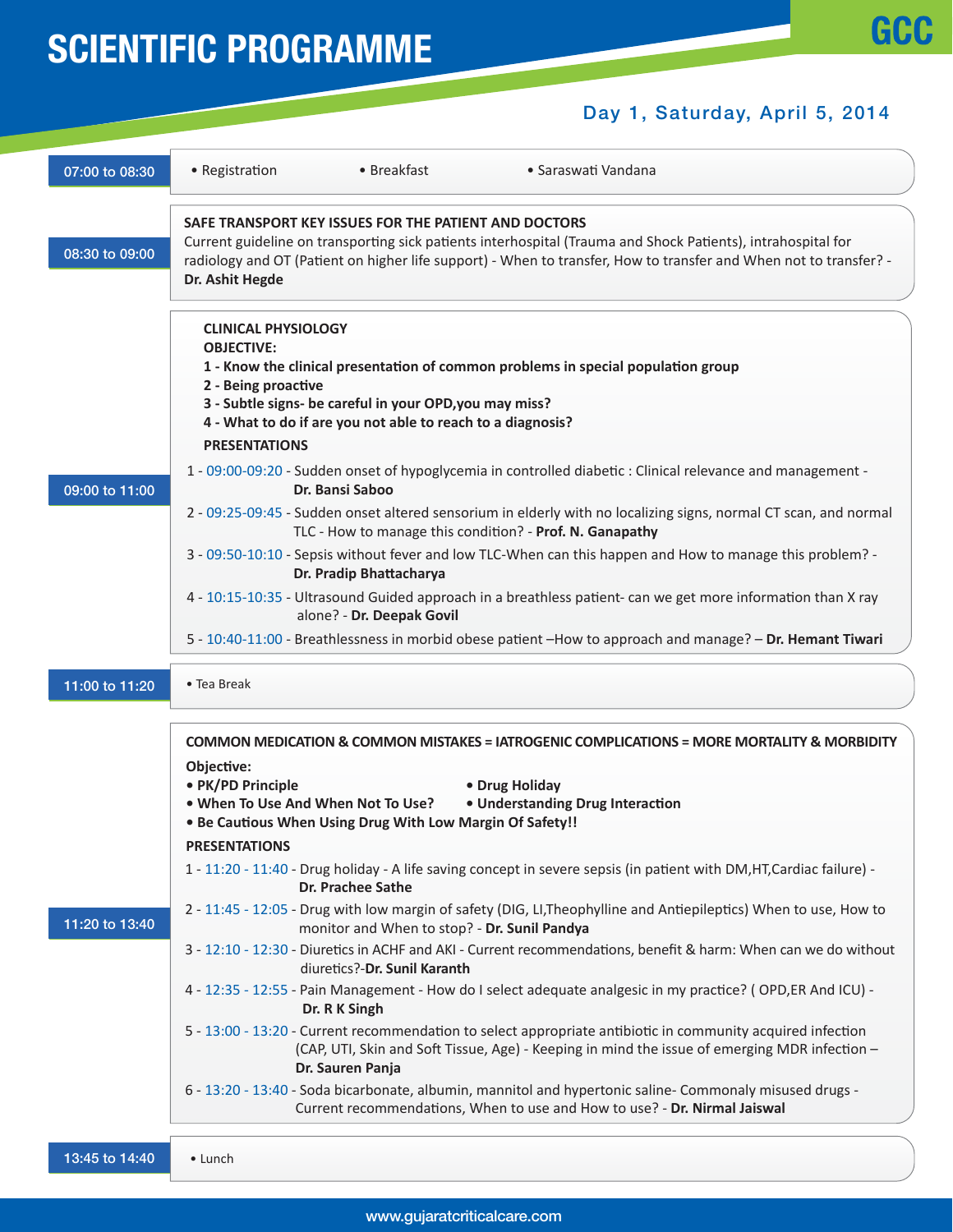#### **WORKSHOP\*** 14:30 TO 20:00

#### WORKSHOPS - ONE CAN REGISTER FOR ONE WORKSHOP ONLY

6 workshops: Each will have 4 stations: Each Station of 75 minute: Practical hands on training and case based approach, integration of USG/ECHO in protocols. (More of visuals and practical effect)

#### **WORKSHOP\* 1 CARDIAC CRITICAL CARE** (Supported by La Renon)

10 Delgates in each group and will rotate every 75 minutes 5 hours (14:30-20:00)

**Station 1 -** ACLS- resuscitation, monitoring, Post Resuscitation syndrome, and hypothermia - **Dr. Sauren Panja, Dr. Sunil Pandya, Dr Naubha Sodha**

**Station 2 -** Arrhythmia –recognition and management –discuss about pacing as well - **Dr. Ajay Naik, Dr. Naubha Sodha**

**Station 3 -** Cardiogenic shock –simulator and use of USG, -when to use what- ionotrops, vasopressors, IABP, monitoring - **Dr. Abhinav Gupta, Dr. Hitesh Shah**

**Station 4 -** Acute LVF- current understanding of different category and use of, Diuretics, Venodilators, NIV & MV. - **Dr. Rajesh Mishra, Dr. Yash Javeri**

#### **WORKSHOP\* 2 TRAUMA CARE CARE** (Supported by Alniche)

10 Delgates in each group and will rotate every 75 minutes 5 hours (14:30-20:00)

Hands on practice to save life (Practice with us), on accident site support, during transport care, ABCDE primary survey, imaging assessment, What to do, What not to do in dressing, splinting, log- roll, fluid resuscitation, damage control?

**Lecture –** On-site management of poly-trauma - 30 min

Station 1 - Fast-E-FFast

Station 2 - Airway

Station 3 - Circulation-ICD-Intraosseous

Station 4 - Helmate, Cervical Collar, Log Roll

Station 5 - Crush wound care - Byperbaric therapy - **Dr. Sandip Ojha**

IVC filter in Trauma - understand Indication - **Dr Rosil Gandhi**

**TRIAGE** 

**CASE DISCUSSION -**

**Faculties.: Dr. Khusrav Bajan, Dr. Shanti Bhusan, Dr. Ketan Patel, Dr. Sunil Maheswari, Dr. Darshan Shukla, Dr. Prakash Shastri, Dr. Hemant HR, Dr Gyanendra Gupta, Dr Sandip Ojha**

2014

**2**

**1**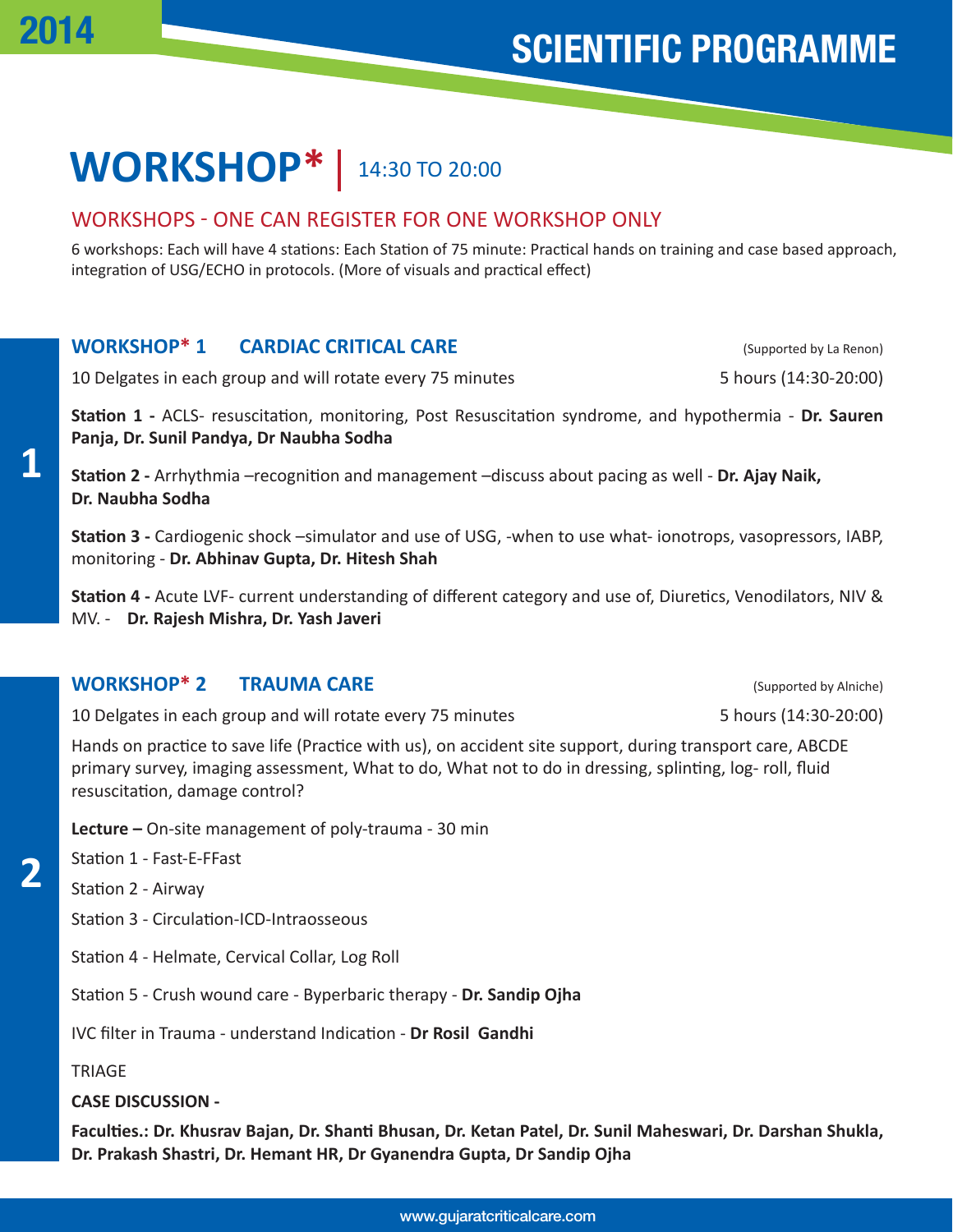#### **WORKSHOP\* 3 PROCEDURE WHICH ARE LIFE SAVING** (Supported by MSD)

10 Delgates in each group and will rotate every 75 minutes 5 hours (14:30-20:00)

Let us learn - Airway, cricothyrotomy, percutaneous tracheostomy, bronchoscopy, arterial line, central line, HD catheter, ICD, TCD/TPI, CPR and defibrillator (BLS)

Hands on

**3**

**Station 1** - Basic principle of RSI - airway, difficult airway, Gadgets ( LMA, combitube, Scope, bougie, light airway. Cricothyrotomy, percutaneous tracheostomy - **Dr. Kalpesh Shah, Dr. Nirmal Jaiswal, Dr. Chintan Debar, Dr Ranvir Singh Tyagi**

Discuss about VAP prevention protocol.

**Station 2** - Vascular access - USG GUIDED : Case 1 - Trauma, Case 2 - Septic shock, Case 3 - AKI, Case 4 - Bleeding disorder, Case 5 - Moribund Obese. Arterial line setting, use of long line

Discuss basic principle of CRBSI infection and line management - **Dr. Sunil Karanth, Dr. R K Singh, Dr. Tejas Padodara**

**Station 3A** - BASIC PRINCIPLE OF BRONCHOSCOPY IN ER AND ICU,FB Removal-when to do how to do and when not to do, (Hands on) - **Dr. Viral Shah, Dr. Harendra Thakkar.** Hands on

3A and 3B will be of 50 min each

**Station 3B** - ICD Discuss indication, contraindication, complication, and how to do - **Dr. Gopal Raval, Dr. Amit Patel** . Hands on

#### **WORKSHOP\* 4 SEPSIS INFECTION PREVENTION & ANTIBIOTIC STEWARDSHIP** (Supported by GSK)

10 Delgates in each group and will rotate every 75 minutes 5 hours (14:30-20:00)

**Station 1** - Universal aseptic precaution, infection prevention - Discuss and emphasize how it will prevent emergence of MDR infection, Can include CDC 16 point recommendation, hand wash video - **Dr. Y P Singh, Dr. Prachee Sathe**

**Station 2** - Principle of sending culture for (Blood, tissue, fluid, special media and special bugs), C/S interpretation, basic principle of antibiotic selection - case base - **Dr. Jyoti Mannari, Dr. Bhavini Shah, Dr Diptimala Agarwal**

**Station 3** - RUSH protocol plus assessment and resuscitation of a shock patient by USG - **Dr. Dipak Govil and Dr. Pradip Bhattacharya**

**Station 4** - PK/PD principle and its clinical use, Risk Stratification in Selecting appropriate antibiotic, de-escalation. (case base) - **Dr. Om Srivastva, Dr. Ashit Hegde**

**4**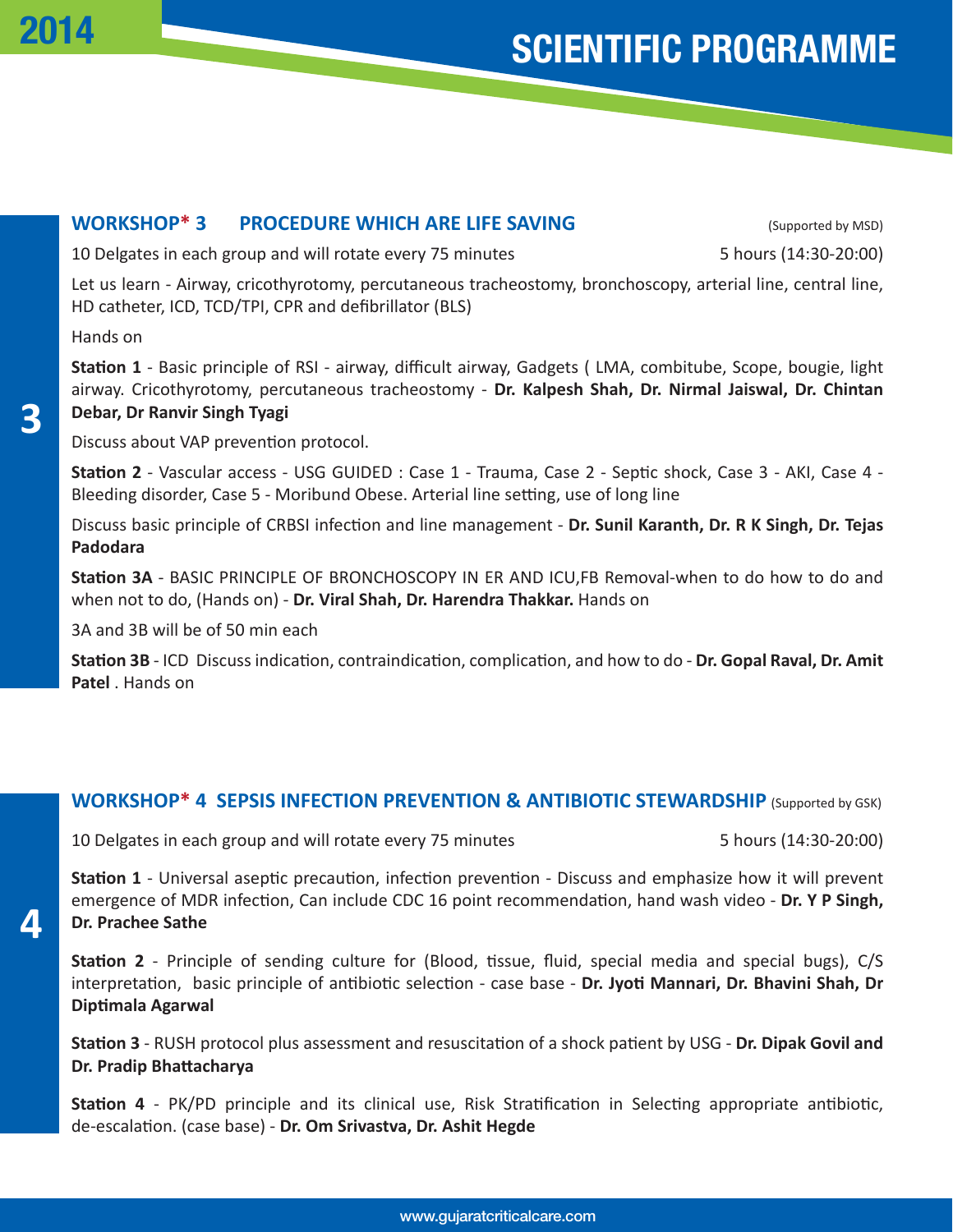#### **WORKSHOP\* 5 POISONING & ABG ANALYSIS** (Supported by BIOCON)

10 Delgates in each group and will rotate every 75 minutes 5 hours (14:30-20:00)

Let us learn - Airway, cricothyrotomy, percutaneous tracheostomy, bronchoscopy, arterial line, central line, HD catheter, ICD, TCD/TPI, CPR and defibrillator (BLS)

Hands on

**5**

**6**

**Station 1 -** Approach to unknown poisoning, MLC, Decontamination –principle, Universal antidote when to give when not to give, General principle of management , repeated dose charcoal, Drug with low margin of safety and use of Charcoal Perfusion - **Dr. Tejas Prajapati, Dr. Hitesh Patel**

**Station 2 -** Animal poisoning, agriculture poisoning (Snake, Scorpion, OP, Celphas) antidepressant and antipsychotic and Toxidromes- how to recognize life threatening signs and basic principle of antidote. Case based discussion - **Prof. N Ganapathy, Dr. Bhavik Shah**

**Station 3 -** Basic principle of metabolic acid –base disorder analysis (acidosis and alkalosis) case based and management issues like (soda bicarbonate, fluid and fixing the cause) - **Dr. Rajesh Pande, Dr. Kuntal Shah**

**Station 4 -** Basic principle of Respiratory acid –base disorder analysis (acidosis and alkalosis) case based and management issues like ( fixing the cause, ventilator strategy) - **Dr. Nikhilesh Jain, Dr. Hemant Tiwari**

#### **WORKSHOP\* 6 EXTRACORPOREAL LIFE SUPPORT** (Supported by Gambro)

Each station of 2 hour and 30 minute

#### **14:30 - 17:00**

CRRT - Basic principle, indication, trouble shooting , operative principle, anticoagulation and when to stop. Principle of fluid management during CRRT - **Dr. Raj Sekhar Chkravorty, Dr. Kamal Goplani, Gambro Expert**

#### **17:30 - 20:00**

(ECMO) hands on demonstration of procedure, case based approach, troubleshooting - **Dr. Dhaval Naik, ECMO EXPERT**

20:00 hrs ... • Dinner

**\* For details please visit www.gujaratcriticalcare.com**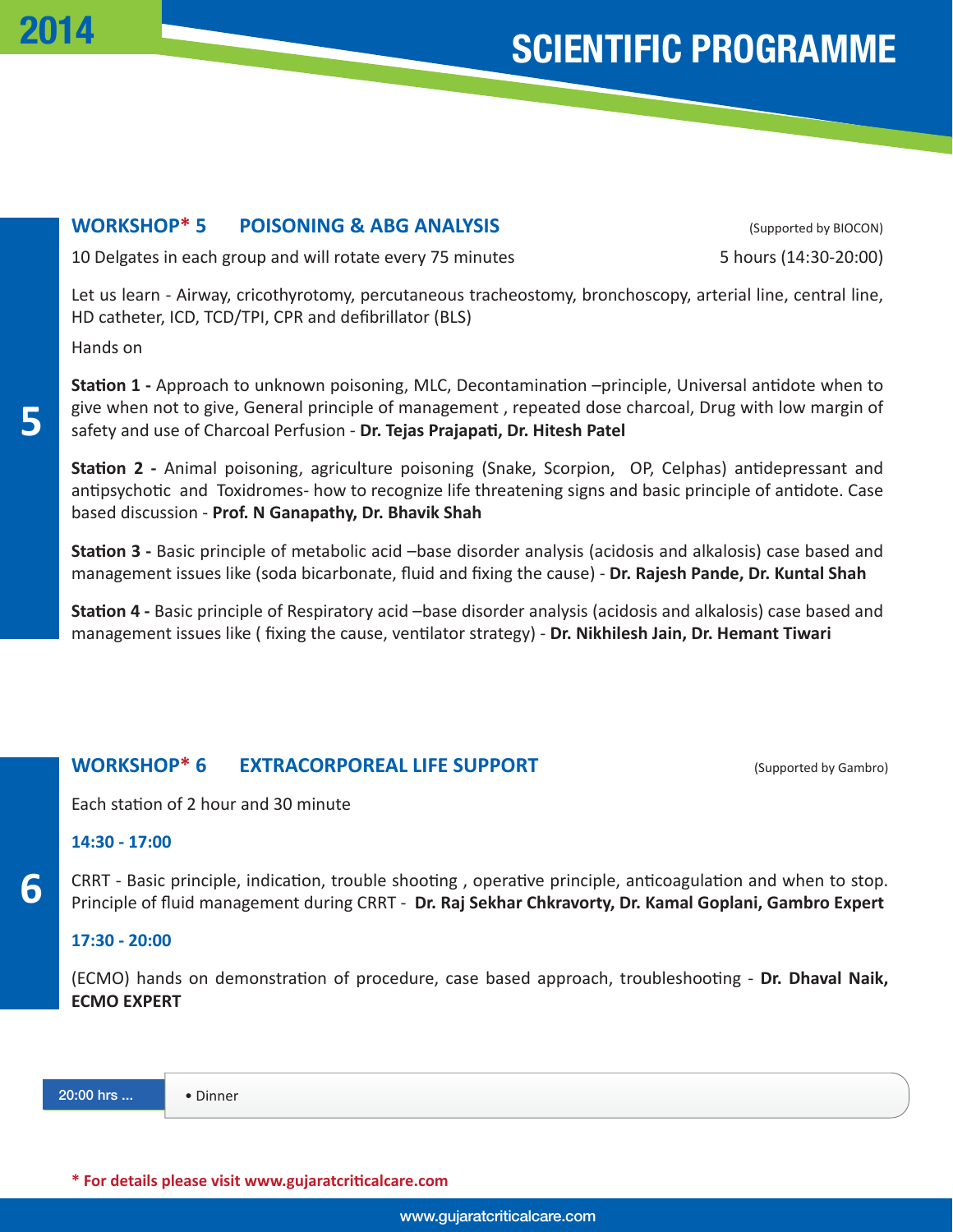### Day 2, Sunday, April 6, 2014

**GCC** 

| 07:00 to 08:30 | • Breakfast                                                                                                                                          |
|----------------|------------------------------------------------------------------------------------------------------------------------------------------------------|
|                | OBJECTIVE: DEALING ANXIETY OF RELATIVES IN UNEXPLAINED DISEASES AND SUDDEN DEATH?                                                                    |
| 08:30 to 09:00 | <b>PRESENTATION:</b><br>How do I assess critically ill patients in emergency and How to manage relatives in this condition? - Dr. Narendra<br>Rungta |
|                | <b>SAVE TIME SAVE LIFE</b>                                                                                                                           |
|                | Time bound management in acute life threatening problems                                                                                             |
|                | 09:00-09:20 - Acute Stroke - Time is precious, How to achieve early perfusion - Don't waste too much time in<br>getting MRI - Dr. Khusrav Bajan      |
| 09:00 to 11:05 | 09:25-09:45 - ADEM - Survival and outcome is dependent on timely diagnosis and early therapy - Dr. Y P Singh                                         |
|                | 09:50-10:10 - Polytrauma - Continuous monitoring and be vigilant for occult life threatening bleeding -<br>Dr. Prakash Shastri                       |
|                | 10:15-10:35 - Anaphylactic Shock - Adrenaline is life, issues of airway management - Dr. Abhinav Gupta                                               |
|                | 10:40-11:00 - Antimicrobial therapy for life threatening infections: Speed is life - Dr. Om Shrivastav                                               |
|                |                                                                                                                                                      |
| 11:05 to 11:30 | • Tea Break                                                                                                                                          |

### **CURRENT GUIDELINES WHICH WILL HELP IN YOUR PRACTICE (OPD AND ER ROOM)**

11:30 to 11:50 Current guidelines on home management and rehabilitation of terminal COAD patient - **Dr. Yash Javeri** 11:50 to 12:10 Anticoagulant - New ACCP guidelines on initiation of anticoagulant in life threatening thrombophilia and PVD, Its monitoring, duration and how to manage bleeding complication - **Dr. Yatin Mehta**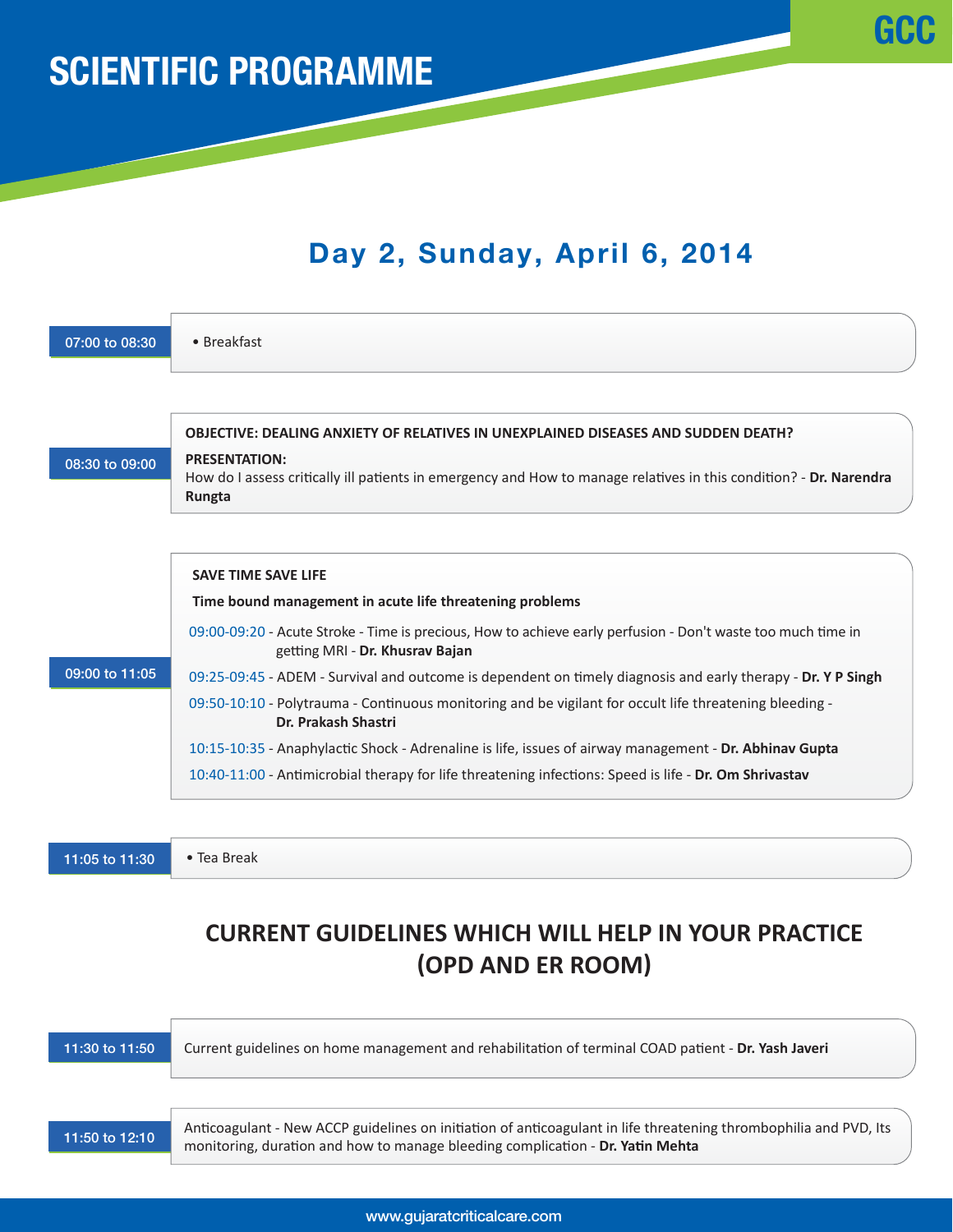

| 12:10 to 12:30 | ILD - New ACCP guidelines on diagnostic work-up, follow-up and management strategy: How to manage actue<br>fulminant ILD with hypoxemic respiratory failure? - Dr. Harjit Dumra                                                                                                                                                                                                 |  |  |  |  |
|----------------|---------------------------------------------------------------------------------------------------------------------------------------------------------------------------------------------------------------------------------------------------------------------------------------------------------------------------------------------------------------------------------|--|--|--|--|
| 12:30 to 12:50 | Pneumothorax current guidelines on diagnosis and management (Medical and Traumatic) - Dr. Pratibha Dileep                                                                                                                                                                                                                                                                       |  |  |  |  |
| 12:50 to 13:10 | Crystalloid and colloid - Current guidelines on fluid therapy which one to use, How to use and When to use? -<br>Dr. Rajesh Pande                                                                                                                                                                                                                                               |  |  |  |  |
| 13:10 to 13:30 | Pleural effusion and hemothorax (Medical & Traumatic) current recommendation on management -<br>Dr. Hemant HR                                                                                                                                                                                                                                                                   |  |  |  |  |
| 13:30 to 14:30 | $\bullet$ Lunch                                                                                                                                                                                                                                                                                                                                                                 |  |  |  |  |
| 14:30 to 16:30 | SHARE YOUR EXPERIENCE - WE WANT TO LEARN FROM YOU<br>Panelists - Dr Yatin Mehta, Dr Y P Singh, Dr Prakash Shastri, Dr Rajesh Pande, Dr Rajesh Mishra<br>Each case will be presented by speaker in 5-7 minutes and then the case will be discussed by panelist and<br>audience in 8-10 minutes<br>Case 2: Dr. Vinay Bhomia<br>Case 1: Dr. Atul Parikh<br>Case 3: Dr. Rajesh Teli |  |  |  |  |
|                | Case 4: Dr. P L Sachapara<br>Case 5: Dr. Jyotin Shah<br>Case 6: Dr. Dhiren Joshi<br>Case 7: Dr. Mayank Shah<br>Case 8: Dr. Jayesh Shah                                                                                                                                                                                                                                          |  |  |  |  |
| 16:30 to 16:45 | Acute life threatening emergency in ER room - Current limitation in diagnostic test and skill -<br>Dr. Nikhilesh Jain                                                                                                                                                                                                                                                           |  |  |  |  |
| 16:50 to 17:10 | How I will improve my diagnostic and therapeutic skill and improve outcome in coming years and save more lives<br>in acute life threatening emergencies - Dr. Rajesh Mishra                                                                                                                                                                                                     |  |  |  |  |
|                |                                                                                                                                                                                                                                                                                                                                                                                 |  |  |  |  |

### PATIENT AND FAMILY CENTERED CARE